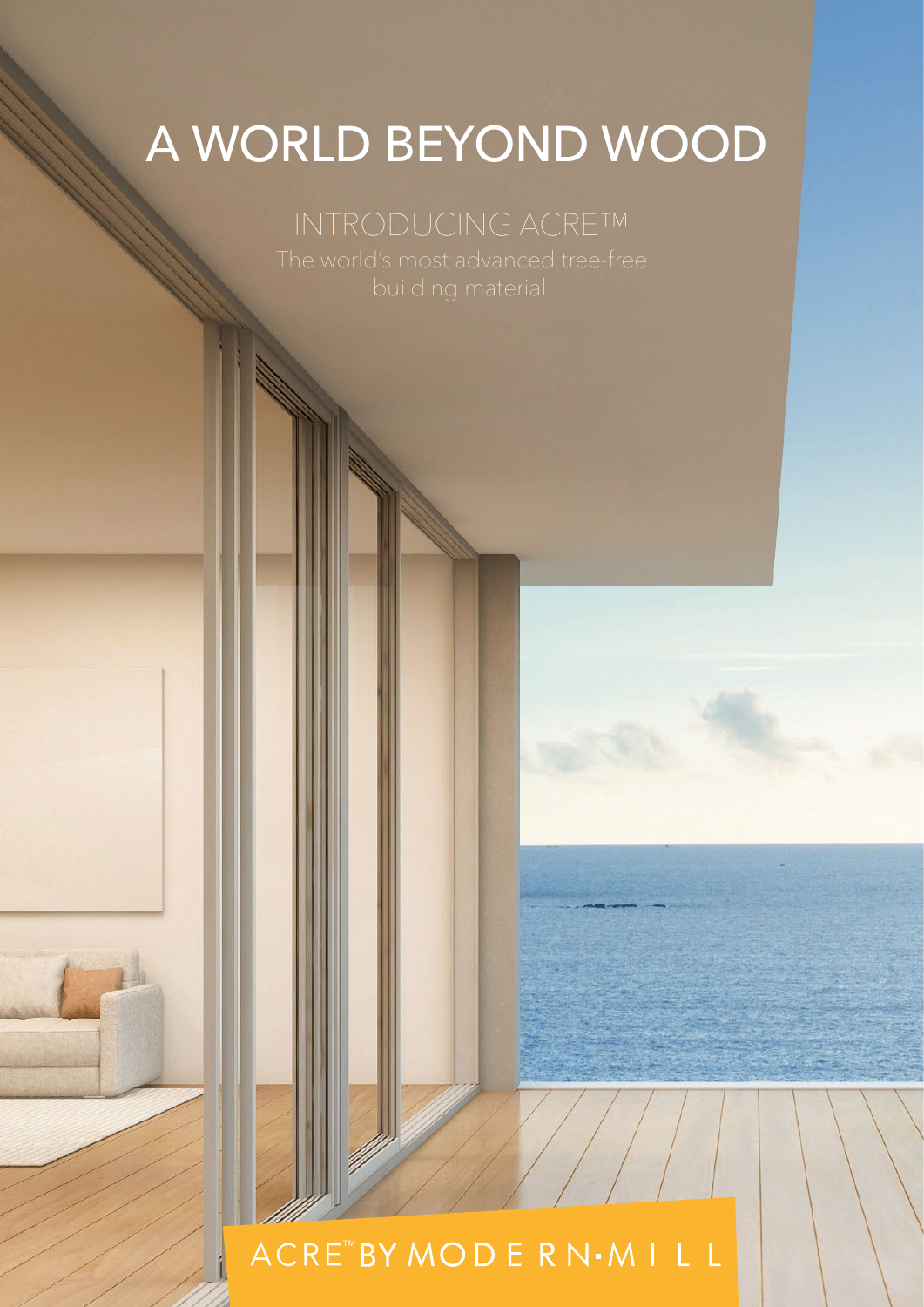## Introducing ACRE™—a fresh new take on beauty, sustainability and durability.

ACRE, our flagship product, is a brand-new material manufactured in the USA from upcycled rice hulls, a byproduct of rice production. The rice hulls give ACRE its amazing strength, water resistance and organic feel, making it indistinguishable from real wood. ACRE is an inspiring idea that proves sustainability doesn't mean sacrificing performance.

With ACRE, you can satisfy the needs of the architect, artisan, builder, and homeowner alike. It looks, feels and handles like real wood—but with far less maintenance and a smaller environmental footprint. See how this revolutionary new idea can inspire you.

- Resists water, weather, and pests
- No splintering or cracking
- Industry-leading Limited Lifetime guarantee

- Manufactured in the U.S.A. from upcycled rice hulls in a zerowaste facility
- Free of phenol, formaldehyde and adhesives
- 100% recyclable

#### **CUSTOMIZABLE**

# Modern Mill. Come Build on Our Ideas.

At Modern Mill, we're on a mission to bring you the revolutionary materials you'll need to build a more sustainable future. As a people-first company based in Fernwood, Mississippi, we strive to make things better for the planet while pursuing relentless innovation for our customers.

#### DURABLE

#### BEAUTIFUL

- Look and feel of real wood, including realistic grain
- Easy to sand, stain, paint, rout, mill or digitally print

#### **SUSTAINABLE**

- 4' wide x 8' length sheets standard, up to 20'; custom dimensions available
- Thickness: 1/4", 3/8", 1/2", 5/8", 3/4", 15/16" (actual)
- Available in sheets, trim, decking and siding

#### EASY TO HANDLE AND INSTALL

- Lightweight yet strong and straight
- Can be processed with common woodworking tools
- Uniform texture and finish-ready edge throughout
- Accepts screws and nails easily with a flush finish
- Thermoformable, perfect for curved applications
- Easy to glue and bond